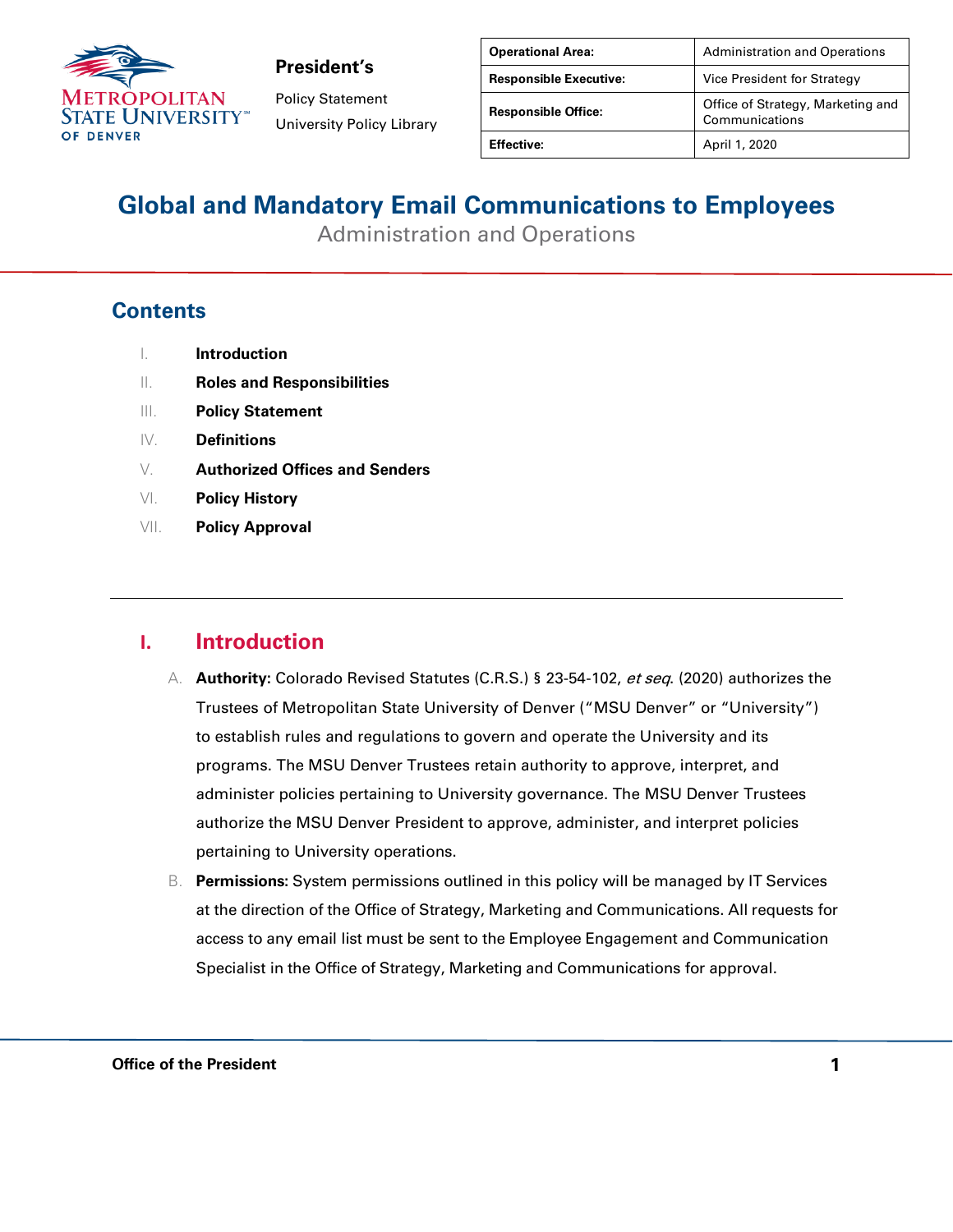

Policy Statement University Policy Library

| <b>Operational Area:</b>      | <b>Administration and Operations</b>                |
|-------------------------------|-----------------------------------------------------|
| <b>Responsible Executive:</b> | Vice President for Strategy                         |
| <b>Responsible Office:</b>    | Office of Strategy, Marketing and<br>Communications |
| <b>Effective:</b>             | April 1, 2020                                       |

# **Global and Mandatory Email Communications to Employees**

Administration and Operations

- C. **Purpose:** This policy addresses appropriate and authorized use of Metropolitan State University of Denver's global, mandatory employee and optional discussion email lists. The University has three (3) categories of email lists available for sending official, relevant, University-related announcements:
	- 1. Global email list: all-employee; (membership is mandatory)
	- 2. Mandatory employee email lists: all-administrators; all-classified; all-faculty; allfaculty-adjunct; all-faculty-category-2; all-faculty-tenure-and-tenure-track. (Culled from the all-employee list - membership is mandatory)

Note: Because email is the University's official means of communication, membership on the global and mandatory employee email lists is mandatory for all University employees.

Since members cannot "unsubscribe" from these lists, access and permission to use the lists is restricted to University administrative offices.

3. University discussion lists (membership is optional)

All other official University email must be posted to University discussion lists that allow employees to unsubscribe. Discussion lists are outlined in the Guidelines section below.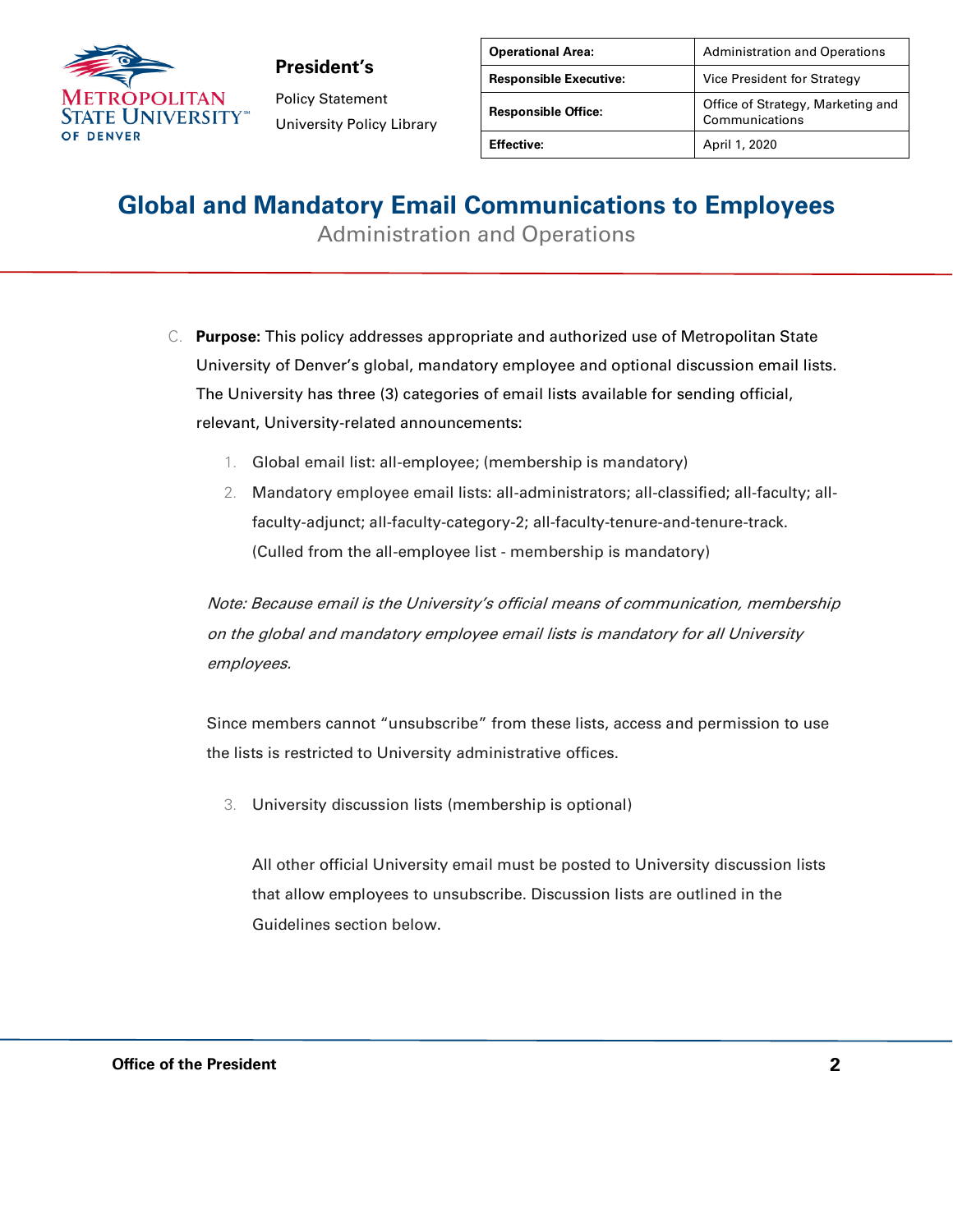

Policy Statement University Policy Library

| <b>Operational Area:</b>      | <b>Administration and Operations</b>                |
|-------------------------------|-----------------------------------------------------|
| <b>Responsible Executive:</b> | Vice President for Strategy                         |
| <b>Responsible Office:</b>    | Office of Strategy, Marketing and<br>Communications |
| <b>Effective:</b>             | April 1, 2020                                       |

## **Global and Mandatory Email Communications to Employees**

Administration and Operations

- D. **Content:** This policy applies to email content guidelines, best communication practices and Americans with Disabilities Act accessibility standards. More details are included in individual email categories.
- E. **Scope:** This policy applies to communications directed to MSU Denver employees.
- F. **Questions and Exceptions:** Any questions or requests for exceptions to this policy are to be directed to the Employee Engagement and Communication Specialist in the Office of Strategy, Marketing and Communications.

### **II. Roles and Responsibilities**

- A. **Responsible Executive:** Vice President for Strategy
- B. **Responsible Administrator:** Employee Engagement and Communications Specialist
- C. **Responsible Office:** Office of Strategy, Marketing and Communications
- D. **Policy Contact:** Employee Engagement and Communications Specialist, 303-615-0100

### **III. Policy Statement**

#### A. **Global Email List: all-employee**

The all-employee list is one of the University's most highly restricted email lists. Membership is mandatory, and "reply-all" responses are not allowed. Only specific employees and delegates in the Office of the President, Office of Strategy, Marketing and Communications, and AHEC Emergency Communications may post to these lists.

Exception: This policy does not apply to "Timely Warning" emails sent to the entire campus, including students, by the Auraria Higher Education Center.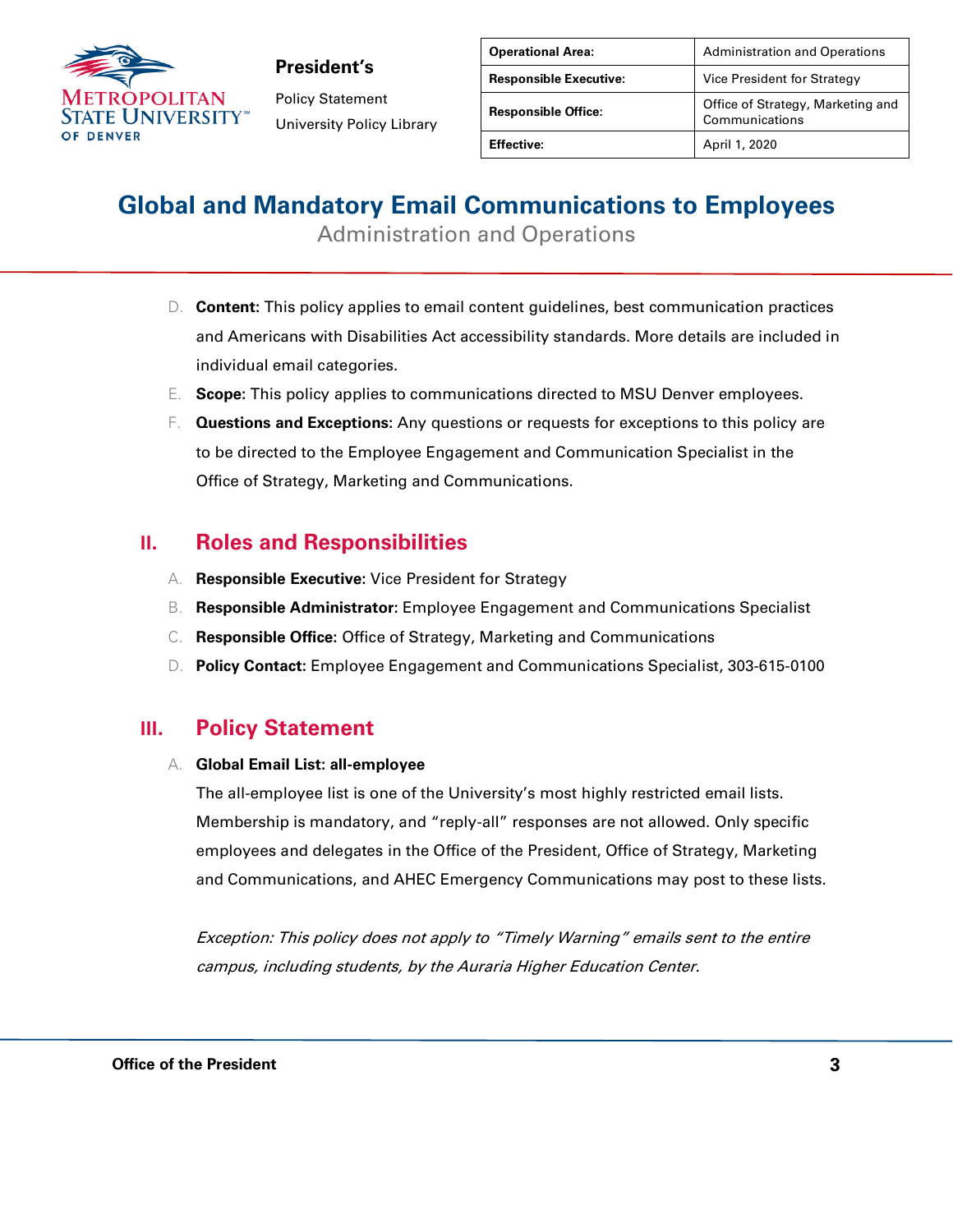

Policy Statement University Policy Library

| <b>Operational Area:</b>      | <b>Administration and Operations</b>                |
|-------------------------------|-----------------------------------------------------|
| <b>Responsible Executive:</b> | Vice President for Strategy                         |
| <b>Responsible Office:</b>    | Office of Strategy, Marketing and<br>Communications |
| <b>Effective:</b>             | April 1, 2020                                       |

## **Global and Mandatory Email Communications to Employees**

Administration and Operations

- 1. Content sent to the global email all-employee list must qualify as relevant and significant to all employees receiving the message. Content should be highlevel University business such as sanctioned and approved MSU Denver surveys, breaking University news and health/safety-related issues. Email content must be professional, accessible, grammatically correct and reflective of the University's brand voice; multiple party review is required. If there is debate on whether the planned communication meets these standards, contact the Employee Engagement and Communication Specialist for guidance.
- 2. Sending an email to the all-employee list instead of utilizing the official, emailcommunication channel for employees, "The Early Bird," must be discussed with the Employee Engagement and Communication Specialist prior to any actions, with a goal of avoiding email saturation.
- 3. The only event announcements that are authorized for distribution to the global all-employee email list are major events, such as presidential events, and they must be authorized at the vice-president level.
- 4. Multiple global emails on the same topic  $(i.e.,$  reminders) must be approved by the Employee Engagement and Communication Specialist.

#### B. **Mandatory Employee Email Lists**

Mandatory employee email lists are subsets of the all-employees list. These include the all-administrators, all-classified, all-faculty, all-faculty-adjunct, all-faculty-category-2, allfaculty-tenure-and-tenure-track, and all-student-employees. "Reply-all" responses are not allowed. Only specific employees in the Office of the President; Office of Strategy, Marketing and Communications; Office of the Provost; Office of Administration, Finance and Facilities; Office of Human Resources; Office of Information Technology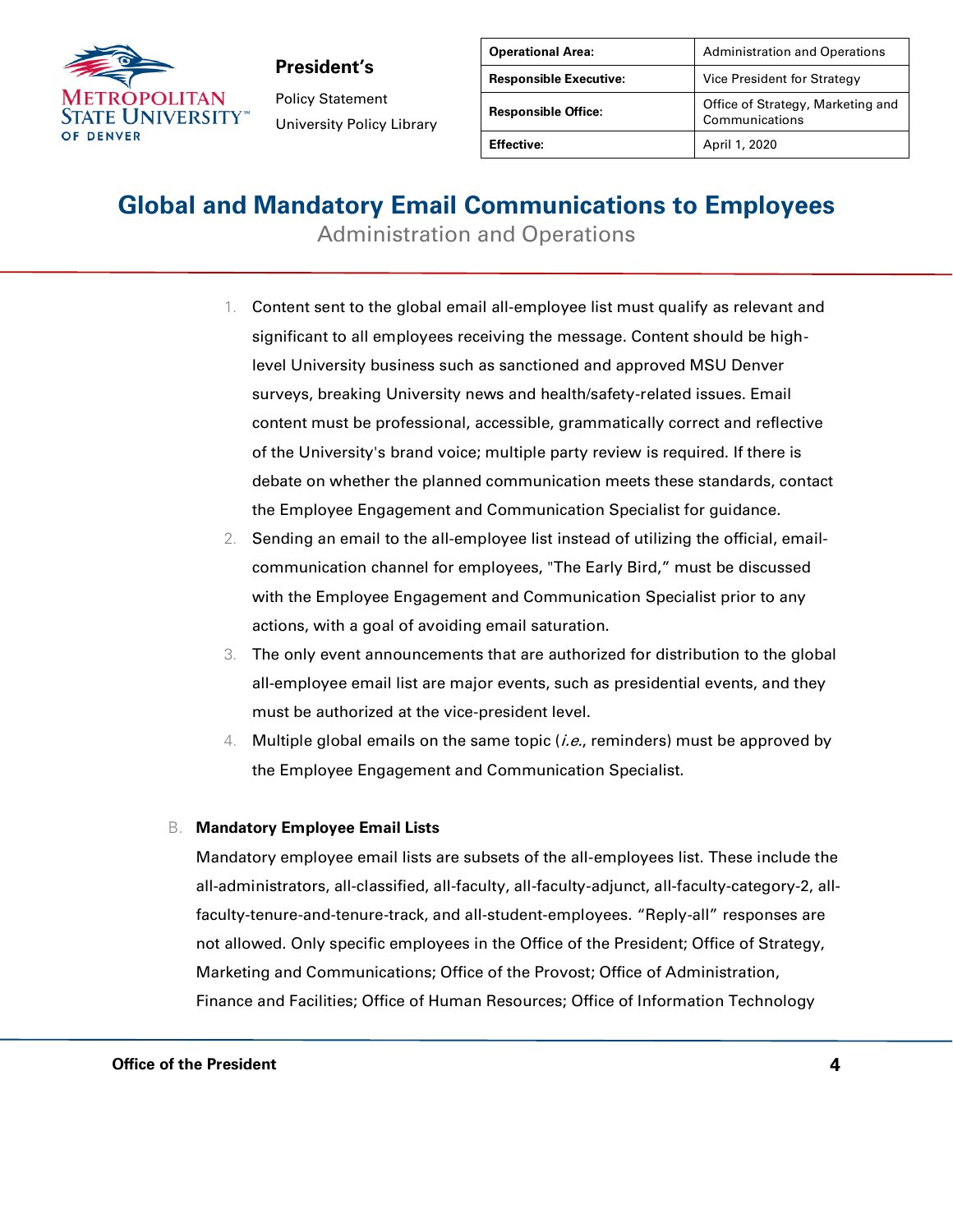

Policy Statement University Policy Library

| <b>Operational Area:</b>      | <b>Administration and Operations</b>                |
|-------------------------------|-----------------------------------------------------|
| <b>Responsible Executive:</b> | Vice President for Strategy                         |
| <b>Responsible Office:</b>    | Office of Strategy, Marketing and<br>Communications |
| <b>Effective:</b>             | April 1, 2020                                       |

## **Global and Mandatory Email Communications to Employees**

Administration and Operations

Services; Office of Student Affairs; and Office of University Advancement may post to these lists. Content must be appropriate and compliant with this policy before being approved and sent.

- 1. Content sent to mandatory employee email lists must qualify as appropriate, accessible, timely, relevant and significant to all employees receiving the message. The email must include professional, grammatically correct language, and all graphics and/or images must meet accessibility standards. Multiple party review is required. If there is debate on whether the planned communication meets policy standards, contact the Employee Engagement and Communication Specialist for guidance.
- 2. Sending an email to a mandatory list instead of utilizing the official, emailcommunication channel for employees, "The Early Bird," must be discussed with the Employee Engagement and Communication Specialist prior to any actions.
- 3. The only event emails that are authorized for mandatory employee distribution are major events, such as presidential events, and these events must be authorized at the vice-president level. Otherwise, event announcements should be posted to the University's event calendar or submitted to The Early Bird.
- 4. Only one email to a mandatory list is allowed per request. Reminder emails are not allowed, and authorized senders will not resend an email that another authorized office has already sent.

#### C. **University Discussion Lists [Non-mandatory Membership]**

1. Authorized University organizations and departments (*i.e.*, Faculty Senate, Staff Senate, Athletics) can request the creation of a University discussion list for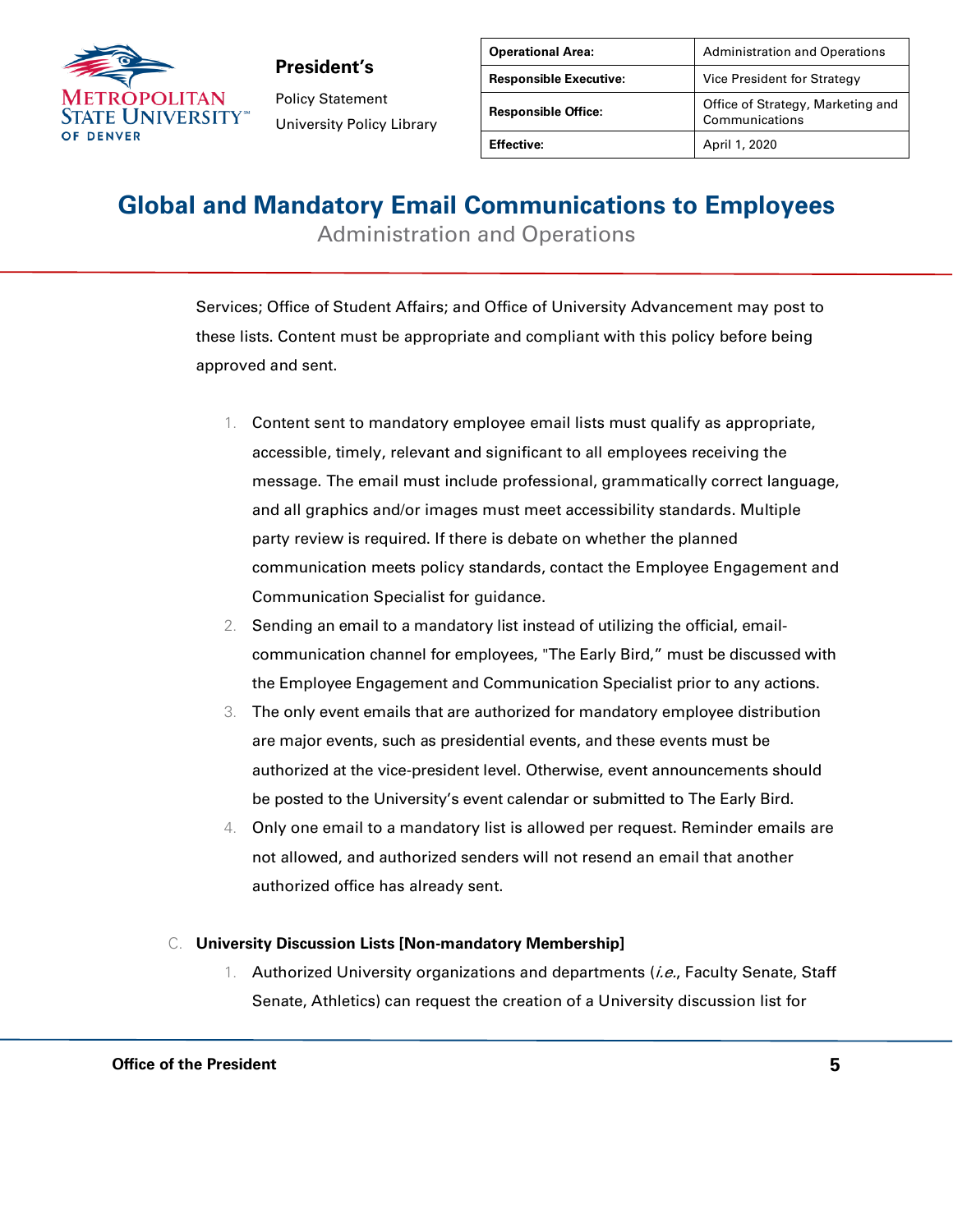

Policy Statement University Policy Library

| <b>Operational Area:</b>      | <b>Administration and Operations</b>                |
|-------------------------------|-----------------------------------------------------|
| <b>Responsible Executive:</b> | Vice President for Strategy                         |
| <b>Responsible Office:</b>    | Office of Strategy, Marketing and<br>Communications |
| <b>Effective:</b>             | April 1, 2020                                       |

## **Global and Mandatory Email Communications to Employees**

Administration and Operations

official communications. Membership on these lists is optional, and employees must be allowed to unsubscribe.

- 2. Each organization or department is responsible for administering, maintaining and moderating its discussion list(s).
- List titles must include the word "discussion" to distinguish the list from official University email communications. Authorized senders must post to the discussion list using the assigned "discussion" email address.
- 4. Content must be appropriate, relevant, significant and timely to all employees receiving the discussion message. All efforts should be made to ensure that content, including graphics and images, is accessible.
- 5. Members of discussion lists may post and respond to email on the list.
- 6. Requests for official University discussion lists must be submitted to the IT Services Help Desk. Such requests will be reviewed and approved by the Employee Engagement and Communications Specialist in the Office of Strategy, Marketing and Communications.

#### D. **Individual Email Lists**

This policy does not apply to individual lists created and administered by departments or individuals that are limited to a specific set of contacts. These lists are the responsibility of the office or individual that requested and created the list. These lists must allow the option for members to unsubscribe and must be maintained by the requestor and owner of the list. Requests for assistance in creating individual lists can be submitted through the IT Services Help Desk. University email users should not create *de facto*, all-employee lists by copying emails from the global email address list or other sources. Creation of lists exceeding 500 recipients must be completed in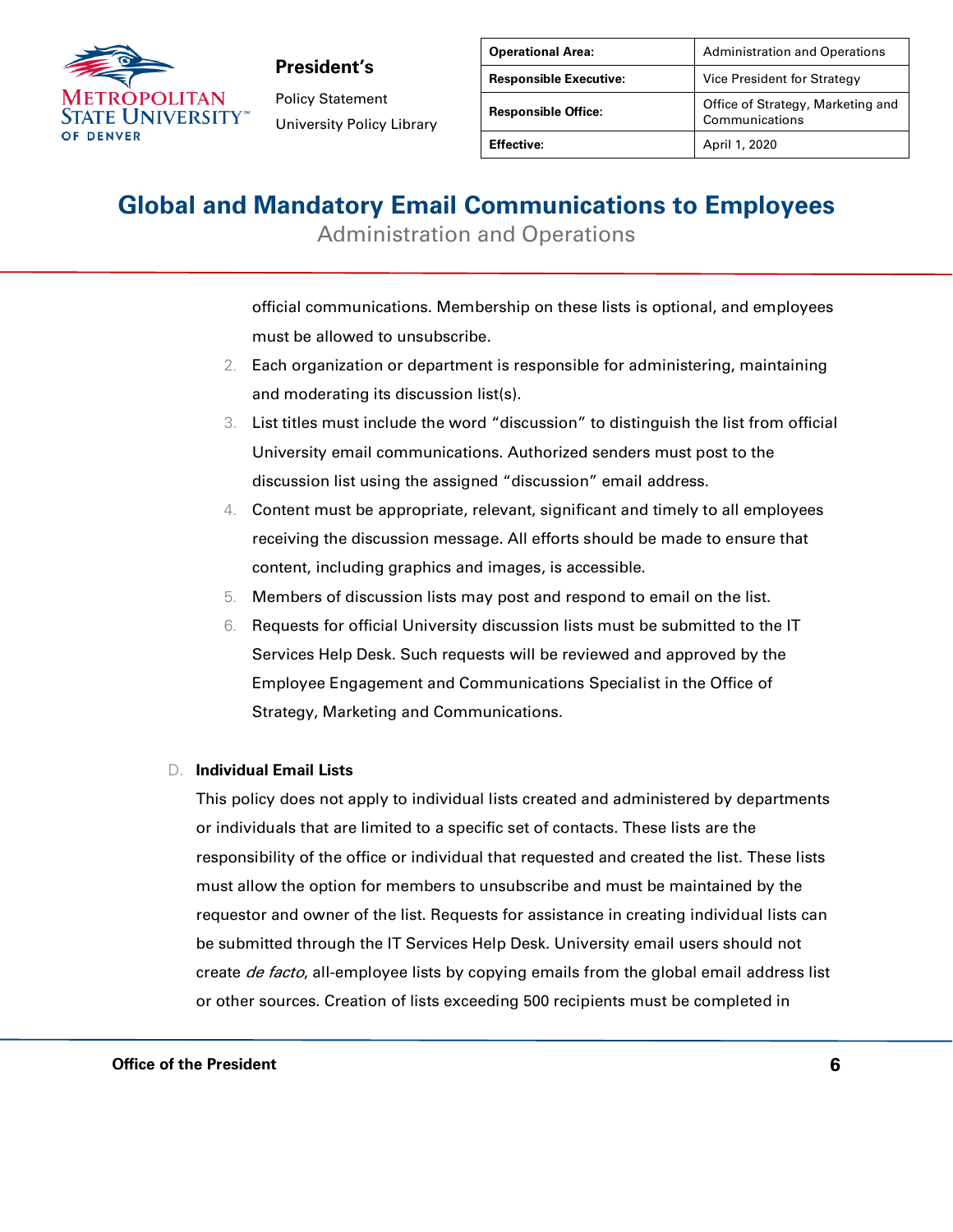

Policy Statement University Policy Library

| <b>Operational Area:</b>      | <b>Administration and Operations</b>                |
|-------------------------------|-----------------------------------------------------|
| <b>Responsible Executive:</b> | Vice President for Strategy                         |
| <b>Responsible Office:</b>    | Office of Strategy, Marketing and<br>Communications |
| <b>Effective:</b>             | April 1, 2020                                       |

## **Global and Mandatory Email Communications to Employees**

Administration and Operations

cooperation with ITS. Those wishing to reach specific employee groups or teams may also consider other communication and collaboration tools such as Skype, Microsoft Teams and other ITS-approved or ITS-supported technologies.

### **IV. Definitions**

- A. **Authorized offices:** University offices approved to send global emails to all employees.
- B. **Authorized senders:** Specific faculty and staff selected by their authorized offices and approved by the Employee Engagement and Communication Specialist in the Office of Strategy, Marketing and Communications, to send global/mandatory emails.
- C. **Generic University email address:** No-reply email address assigned to authorized senders, such as "Human Resources – Communications" and "President – Communications."
- D. **Global email lists:** The University's most restricted, mandatory lists, including the allemployees list. (Reply-all responses are not allowed.)
- E. **Mandatory employee email lists:** Mandatory employee email lists that are subsets of the all-employees list. These include the all-administrators, all-classified, all-faculty, allfaculty-adjunct, all-faculty-category-2, all-faculty-tenure-and-tenure-track, and allstudent-employees. (Reply-all responses are not allowed.).
- F. **Official University business:** Official University business includes content that qualifies as significant, high-level University business such as sanctioned and approved MSU Denver surveys, breaking University news and health/safety-related issues. The information must be timely and relevant to all members of the lists receiving the email. If there is debate on whether the planned communication meets these standards, contact the Employee Engagement and Communication Specialist for guidance.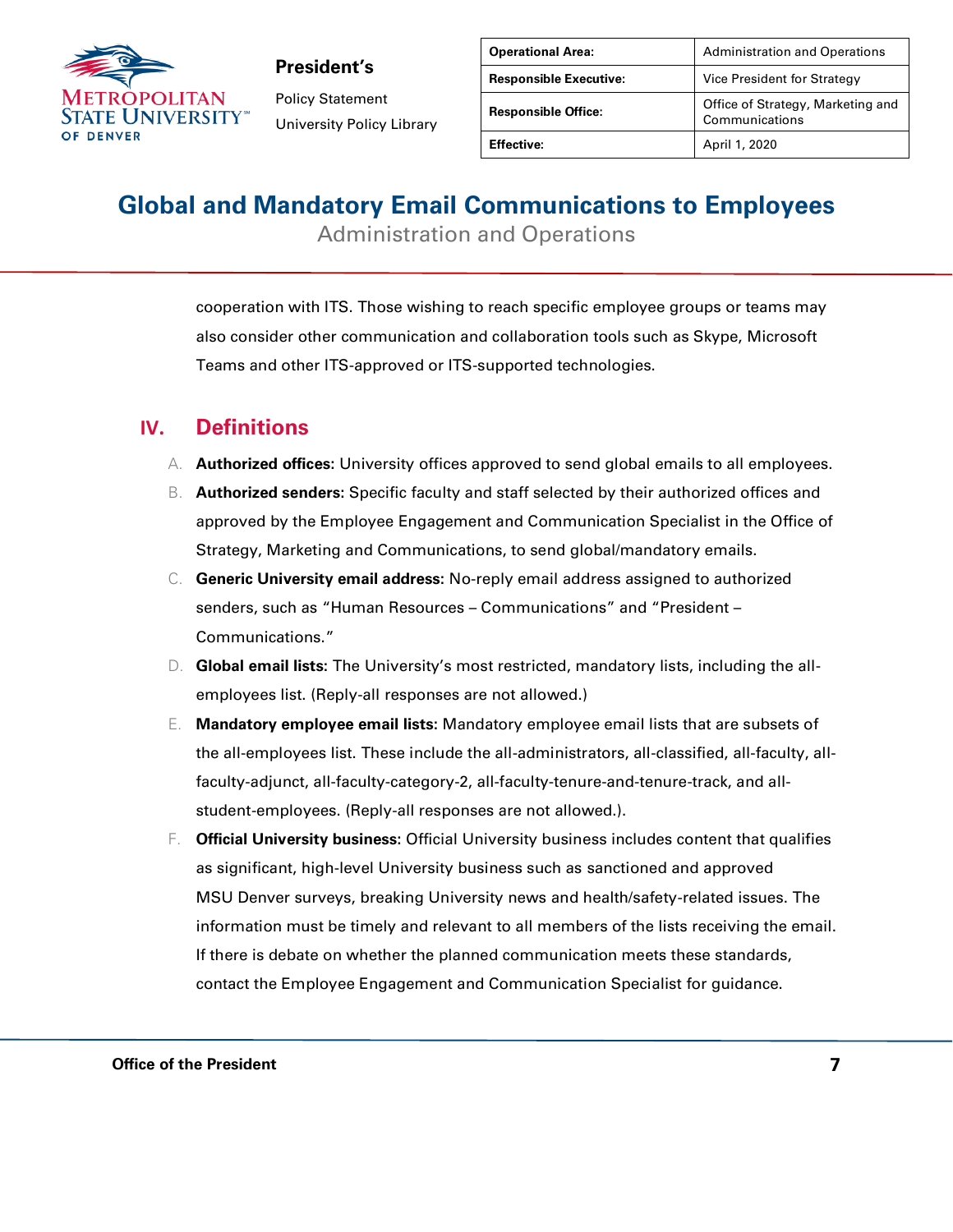

Policy Statement University Policy Library

| <b>Operational Area:</b>      | <b>Administration and Operations</b>                |
|-------------------------------|-----------------------------------------------------|
| <b>Responsible Executive:</b> | Vice President for Strategy                         |
| <b>Responsible Office:</b>    | Office of Strategy, Marketing and<br>Communications |
| <b>Effective:</b>             | April 1, 2020                                       |

# **Global and Mandatory Email Communications to Employees**

Administration and Operations

G. **University organization/department discussion lists:** University organizations and departments (*i.e.*, Faculty Senate, Staff Senate, Athletics) can request the creation of a University discussion list for official communications. Membership on these lists is optional, and employees must be allowed to unsubscribe.

### **V. Authorized Offices and Senders**

- A. Authorized offices are limited to three individuals, specified by their position title by office/department leadership, with policy-outlined permission to send global emails. These individuals must be approved by the Employee Engagement and Communication Specialist in the Office of Strategy, Marketing and Communications.
- B. Authorized offices must submit requests for exceptions to the allowed number of authorized senders, as well as amendments to their authorized user list, to the Employee Engagement and Communication Specialist.
- C. Authorized senders that are also office heads are allowed to send under their personal email addresses, or they may use the generic alias assigned to their offices; other designees must use the generic alias. Discussion list owners must use assigned, discussion-list email addresses to distinguish discussion emails from official, University emails.